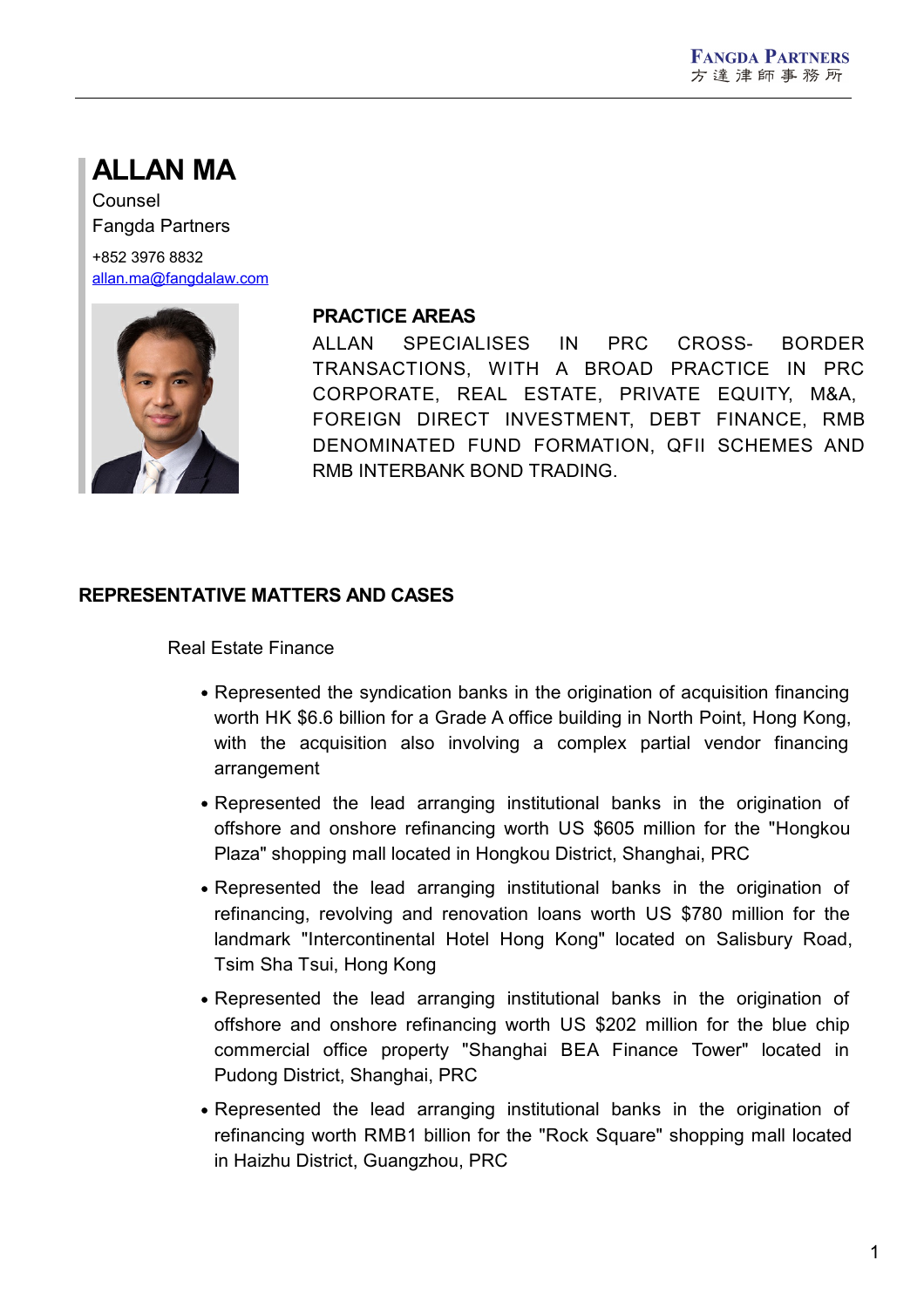- Represented the lead arranging institutional bank in the origination of acquisition financing worth HK \$1.4 billion for the "W Square" mixed use commercial property located on Hennessy Road, Wan Chai, Hong Kong
- Represented the lead arranging institutional bank in the origination of refinancing worth RMB 560 million for the "Raffles City Mall" shopping mall located in Ningbo, PRC
- Represented the lead arranging institutional bank in the origination of acquisition financing worth HK \$346 million for a serviced apartment building in Tin Hau, Hong Kong
- Represented the lead arranging institutional bank in the origination of offshore and onshore financing worth US \$69 million for logistics properties in Tianjin, Dongguan, Suzhou and Shenyang, PRC
- Represented a Hong Kong-listed REIT, the borrower, in its US \$500 million refinancing for the blue chip commercial office property "China Central Place" located at Chaoyang District, Beijing, PRC
- Represented the lead arranging institutional bank in the origination of acquisition financing worth HK \$186 million for a nursing home property located on Queen's Road West, Hong Kong
- Represented the lead arranging institutional banks in the origination of offshore and onshore refinancing worth US \$183 million for the blue chip commercial office property "Central Plaza" located in Huangpu District, Shanghai, PRC
- Represented the lead arranging institutional bank in the origination of offshore and onshore acquisition financing worth US \$143 million for the commercial office property "Manpo International Plaza" located in Changning District, Shanghai, PRC
- Represented the lead arranging institutional bank in the origination of offshore and onshore acquisition financing worth US \$82 million for the commercial office property "Bao Long Building" located in Huangpu District, Shanghai, PRC
- Represented the lead arranging institutional bank in the origination of offshore and onshore acquisition financing worth US \$95 million for a commercial office property located on Longhua Rd, Huangpu District, Shanghai, PRC
- Represented the lead arranging institutional bank in the origination of offshore and onshore refinancing worth US \$87 million for the blue chip commercial office property "Suzhou International Finance Center" located at Jinji Lake CBD, Suzhou, Jiangsu, PRC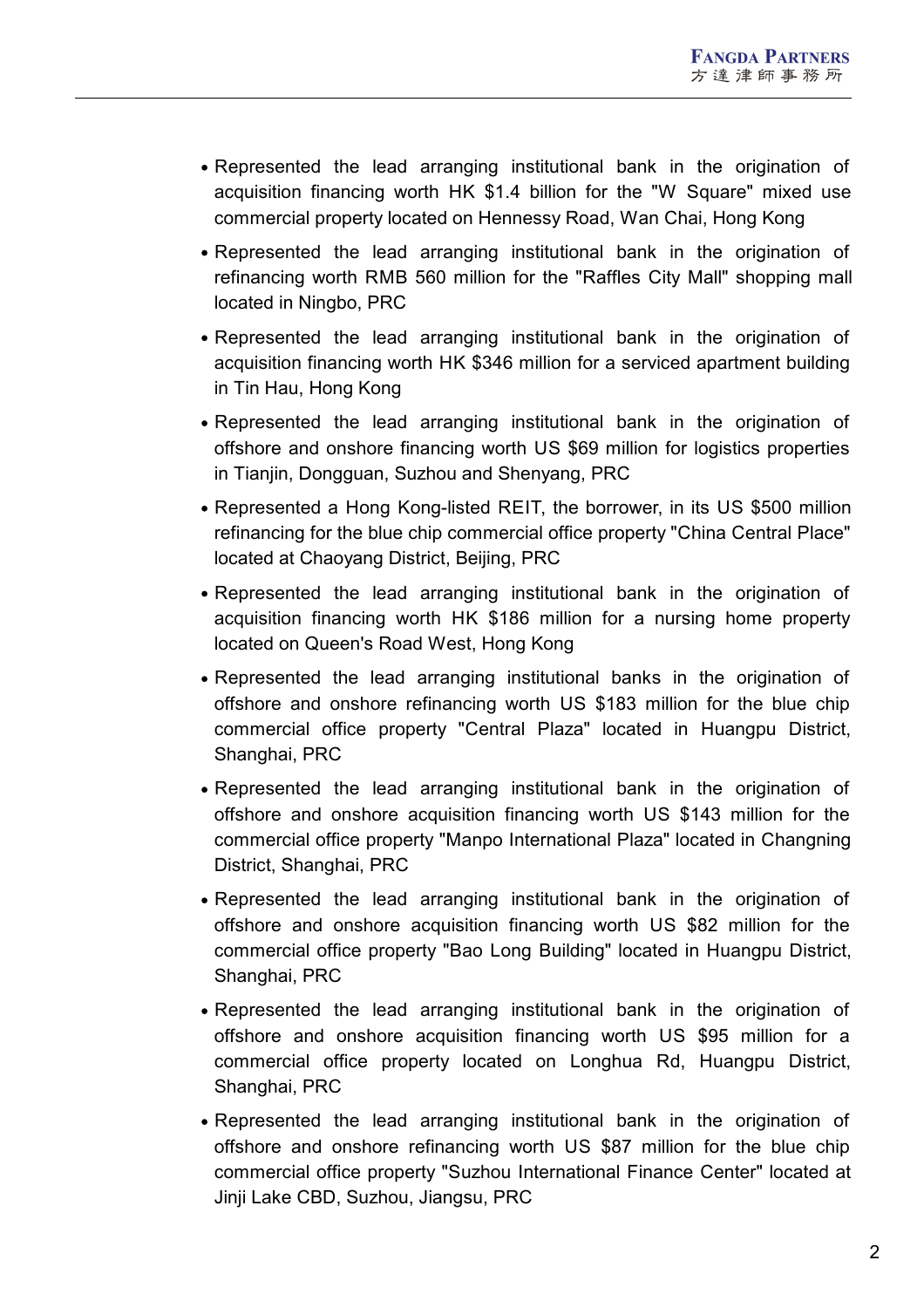Construction Finance

- Represented the lead arranging institutional bank in the origination of construction financing worth RMB 300 million for the construction of three logistics properties in Chengdu, PRC
- Represented the lead arranging institutional banks in the origination of offshore acquisition and onshore construction financing worth US \$288 million for the retail property "Florentia Village Shanghai Retail Outlet Mall" located in Pudong New District, Shanghai, PRC
- Represented the lead arranging institutional bank in the origination of construction financing worth RMB 920 million for the construction of a shopping centre in Johor Bahru, Malaysia next to the adjacent IKEA Tebrau store

Mezzanine Finance

- Represented the lead arranger in the origination of mezzanine financing worth US \$150 million for a residential development project located in Fo Tan, Hong Kong
- Represented the lead arranger in the origination of mezzanine financing worth SG \$100 million for a joint venture acquiring the blue chip commercial office property "GSH Plaza" located in Singapore

Leveraged Acquisition Finance

- Represented the management lead consortium in its leveraged acquisition financing worth HK\$1.6 billion for the privatization of HKSE-listed Clear Media Limited
- Represented the lead arranging institutional bank in the origination of leveraged acquisition financing worth HK\$1 billion for the mandatory general offer of shares in Zhuhai Holdings Investment Group Limited, which is listed on the Hong Kong Stock Exchange
- Represented the lead arranging institutional bank in the origination of acquisition financing worth US\$521 million for SDIC Mining Investment Co., Ltd.'s acquisition of a 28% stake in Jordan's Arab Potash Company, which is listed on the Amman Stock Exchange
- Represented the lead arranging institutional bank in the origination of acquisition financing worth HK\$250 million for Automated Systems Holdings Limited's acquisition of US-based Grid Dynamics

Debt/Pre-IPO Financings and Debt Restructuring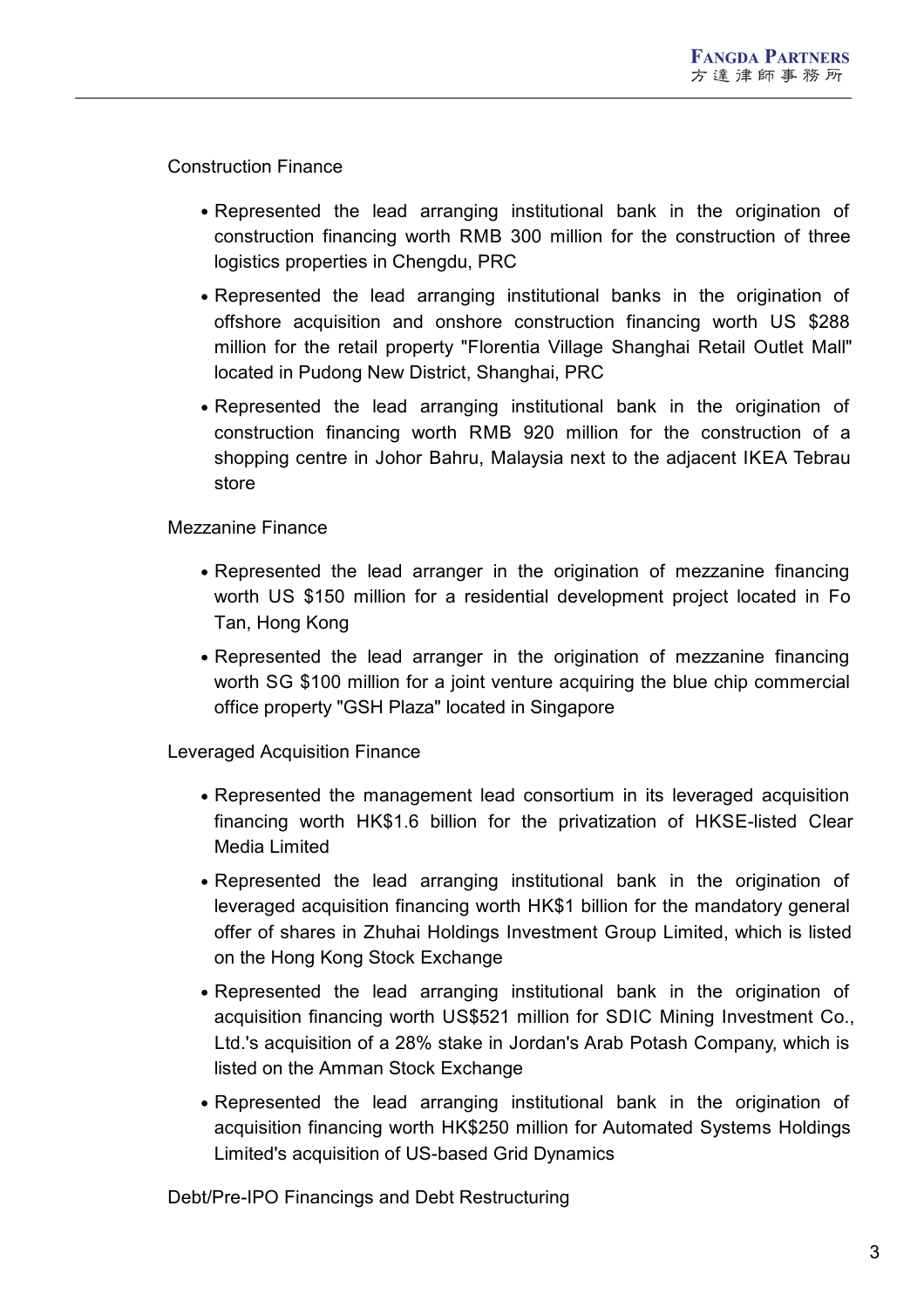- Represented a Singapore-based family office trust in a pre-IPO hybrid loan and equity transaction involving RenRen.com and its founders to facilitate the public listing of RenRen.com on the NASDAQ
- Represented a Hong Kong-based investment holding company in its debt facilities with several major PRC commercial banks, included negotiating on the company's behalf and advising on the general financing aspects of the company's privatisation through retiring or exchanging debt held by several bondholders
- Represented a Hong Kong-listed jewelry retailer in debt restructuring for its acquisition from Peace Mark (Holdings) Limited of assets relating to Peace Mark's retail and watch movement manufacturing businesses in the Greater China region

#### M&A

- Represented a large Canada-based international insurance company in its US\$550 million acquisition of Hong Kong Life Insurance Ltd
- Represented a large German international advertising and conference organising company in its acquisition of publishing assets in Shenzhen
- Represented a leading social business intelligence provider in the PRC in the sale of its business assets to WPP, the international communications services group
- Represented a leading online retailer of Japanese lingerie in the PRC in the sale of its whole PRC business and assets to the Rakuten Group of Japan

### Real Estate

- Represented a Singapore-based logistics trust in the sale of a logistics facility in Zhengzhou, Henan, PRC
- Represented a Singapore-based logistics trust in the sale of a warehouse facility in Shanghai, PRC
- Represented an Australian real estate fund in the US\$362 million acquisition of a blue chip commercial property located on East Nanjing Road, Huangpu District, Shanghai
- Represented an Australian real estate fund in the restructuring of its Hong Kong-based Industrial Property Fund

PRC Foreign Direct Investment

Represented a large private equity fund in respect of its equity investment and convertible loan financing in China PnR, the first corporation approved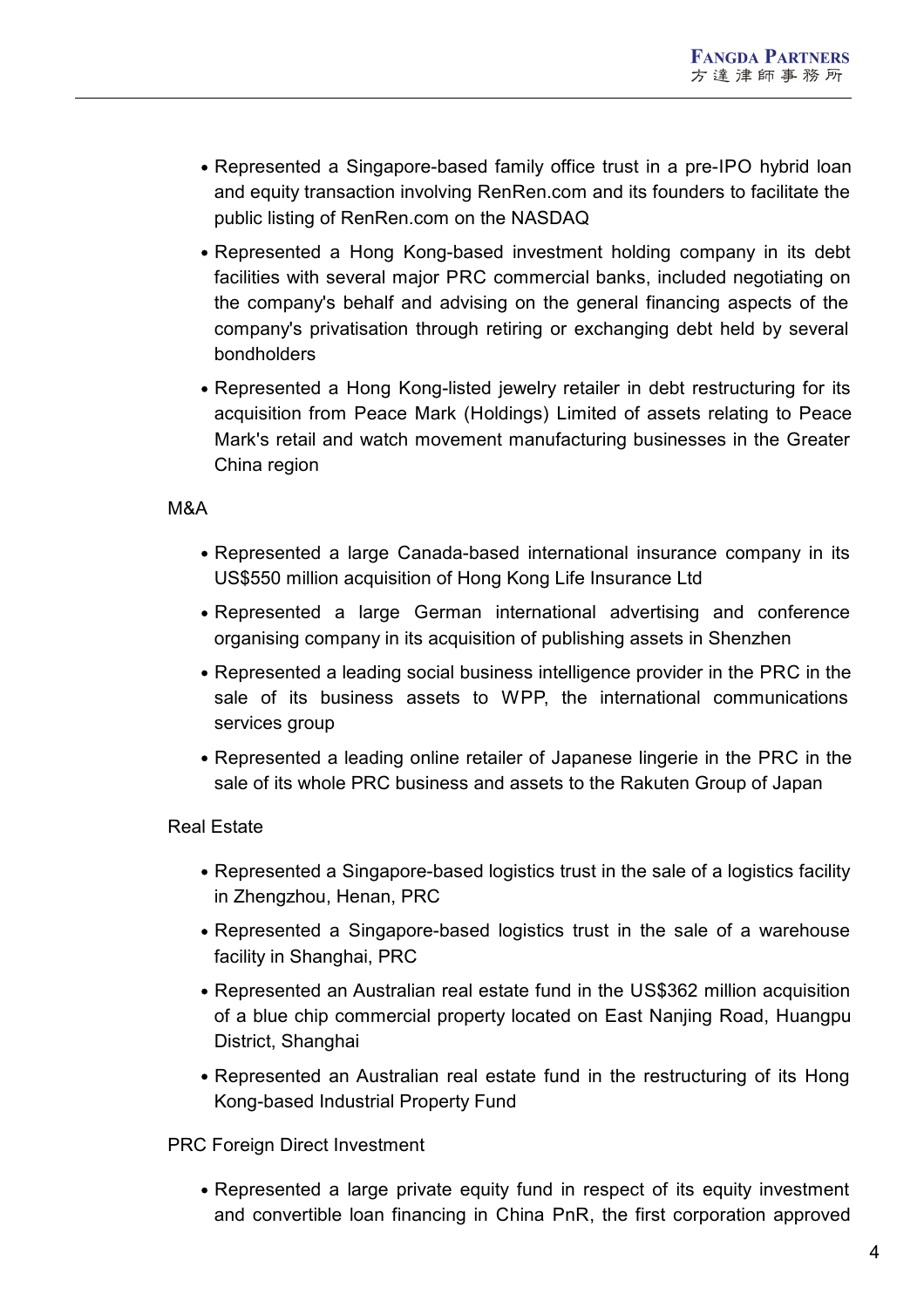by the China Securities Regulatory Commission to conduct online payment and settlement of funds in the PRC

- Represented a US-listed pharmaceutical company specialising in stem cell technology in establishing a joint venture with local PRC investors
- Represented a leading group buying business in the PRC in multiple rounds of equity investment and convertible loan financings from various fund investors
- Represented an affiliate investment fund of SingTel in its equity investment in General Mobile Technology Company, a Taiwanese software company
- Represented a leading online games security software provider in the US in establishing a joint venture with the China Youth League
- Represented the largest Chinese language domain name operator in the PRC in multiple rounds of equity investment from various private equity fund investors

### Funds

- Represented a UK-listed private equity investment company in the establishment of a foreign-invested onshore RMB denominated fund in Henan province for cleantech renewable energy portfolio investments
- Represented a UK-listed private equity investment company in the establishment of a foreign-invested onshore RMB denominated fund in Qinghai province for cleantech renewable energy portfolio investments
- Represented a large fund management company based in Hong Kong with respect to the management of assets held by its PRC onshore funds and related offshore funds

# QFII Schemes

Represented a Hong Kong-listed pan-Asian life insurance group in all aspects of its QFII quota application

# RMB Interbank Bonds

- Represented a Hong Kong-listed pan-Asian life insurance group in all aspects of its RMB Interbank Bond quota application
- Represented a Canada- and NYSE listed international insurance company inall aspects of its RMB Interbank Bond quota application

# **OTHER INFORMATION**